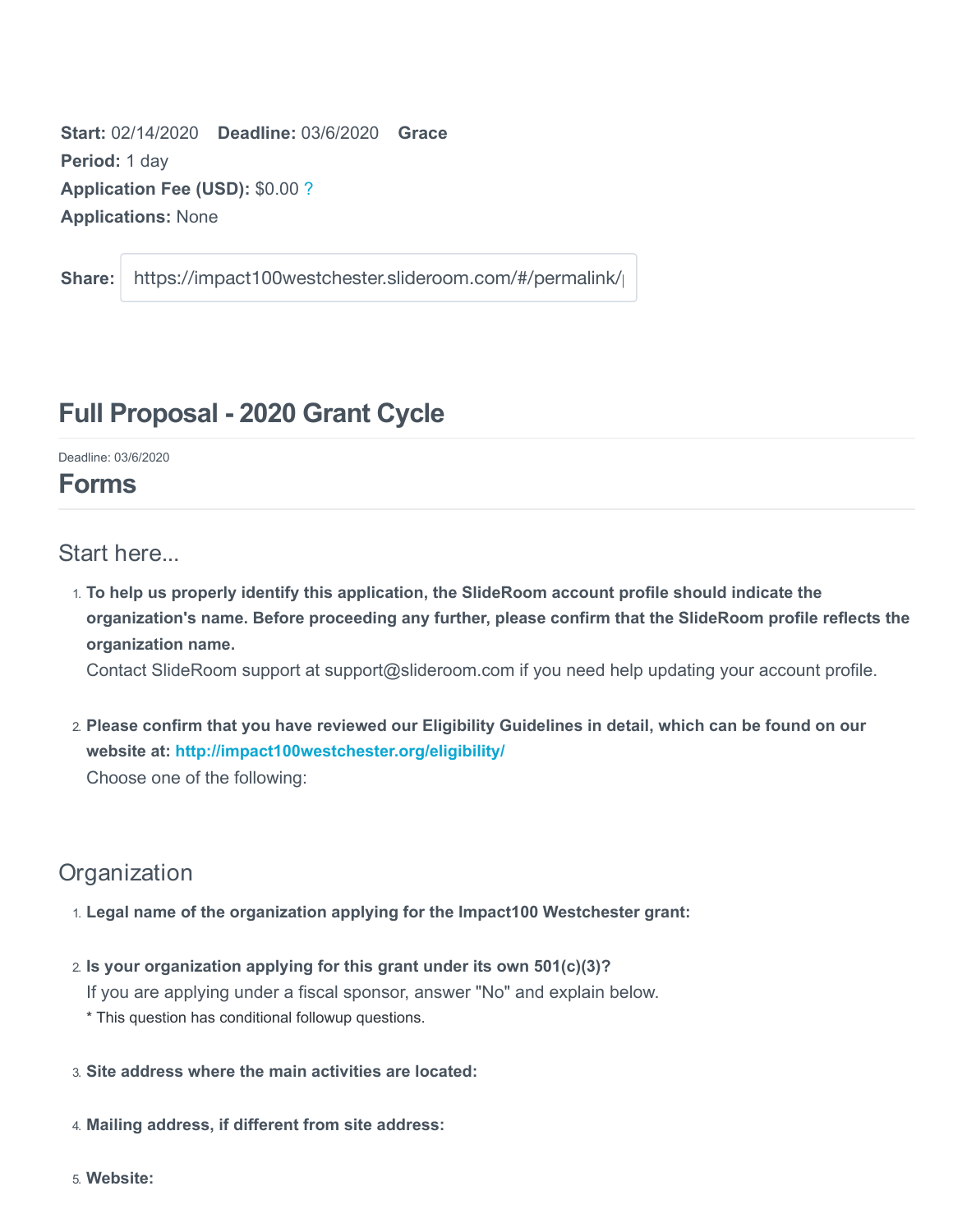#### 6. **Executive Director Name:**

- 7. **Executive Director Email:**
- 8. **Executive Director Phone:** (xxx) xxx-xxxx
- 9. **Federal Tax ID:**

Enter the Federal Employer Identification Number (EIN) (##-########).

- 10. **When did the organization begin operations?** Enter the date (mm/dd/yyyy) \* This question has conditional followup questions.
- 11. **Upload your 501(c)(3) Determination Letter confirming you are a charitable organization exempt from Federal Income Taxes.**
- 12. **Has the organization's 501(c)3 status been in full force and effect throughout the past 3 years?** By answering "Yes" to this question, you are confirming that your organization has had uninterrupted 501(c)3 status for at least the past 3 years.
	- \* This question has conditional followup questions.
- 13. **When does your Fiscal Year end?**

Provide your fiscal year end date in 2020 in mm/dd/yyyy, e.g. 06/30/2020

14. **In the past 3 years, has your CPA or auditor expressed any concerns regarding your organization's financial health and/or ability to continue to operate as a going concern?**

\* This question has conditional followup questions.

15. **Prior Grants from Impact100 Westchester**

Please choose one of the following:

\* This question has conditional followup questions.

## Organization- Add'l Questions for Full Proposal

1. **Please indicate how you would prefer to provide the following information regarding your Board of Directors: Name, Board Position, Professional Affiliation, City/State, # of Years Served**

\* This question has conditional followup questions.

- 2. **What % of your board members donate to your organization?** Enter whole number (eg for 100%, enter "100")
- 3. **What are your top five funding sources?**

For each donor, indicate Funding Source or Donor Name, \$ Donated in fiscal 2019 and \$ Expected for fiscal 2020.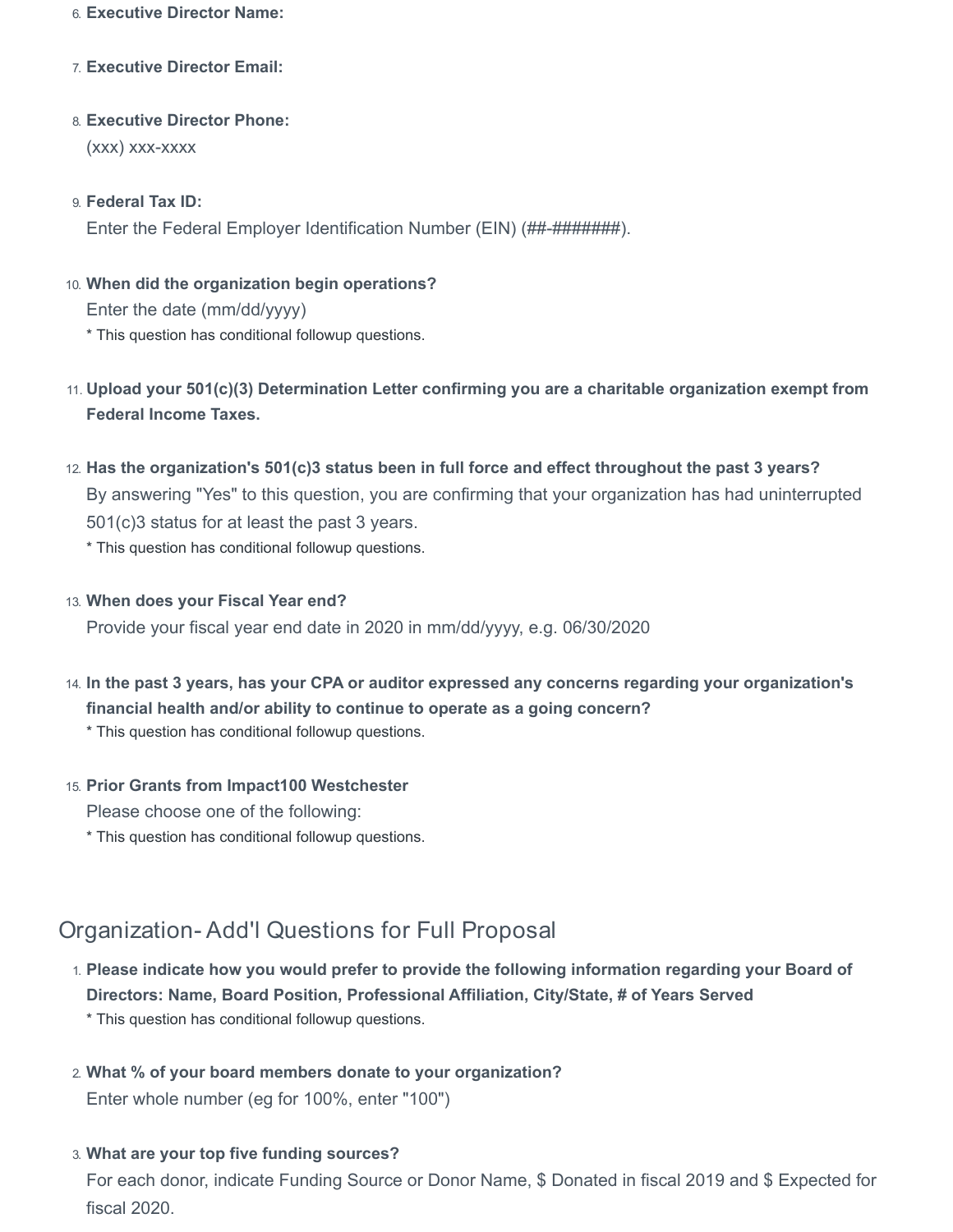4. of Employees (FTE):

Enter the number of full-time-equivalent employees on your payroll (round to the nearest integer)

5. of Volunteer Staff:

Enter the number of volunteers who work for your organization - do NOT convert to full-time equivalent.

6. **Provide details regarding your General Liability and Directors and Officers Insurance, including carrier name and coverage limits.**

750 character limit, including spaces.

- 7. **In the past three years has your organization received any judgments or faced any pending or threatened litigation?**
	- \* This question has conditional followup questions.

### Mission/Major Programs

- 1. **Provide your organization's mission statement.** 1000 character limit, including spaces.
- 2. **Describe the major programs that support your organization's mission.** 1800 character limit, including spaces.

### Project

1. **Project Title:** Enter the title of the project.

2. **What is the nature of this project?** Choose one of the following:

#### 3. **Project Overview**

Provide a clear description of the project, including specific project goals and objectives with relevant data/metrics, as applicable. 2500 character limit, including spaces.

4. **Describe the project logistics, including timing, key personnel, facilities and other resources required for the project to be successful.**

2500 character limit, including spaces.

5. **Will this project involve other organizations?**

\* This question has conditional followup questions.

#### 6. **Describe the target population for this project.**

Please include number served, demographics, target market, residence/location of beneficiaries, etc. 1000 character limit, including spaces.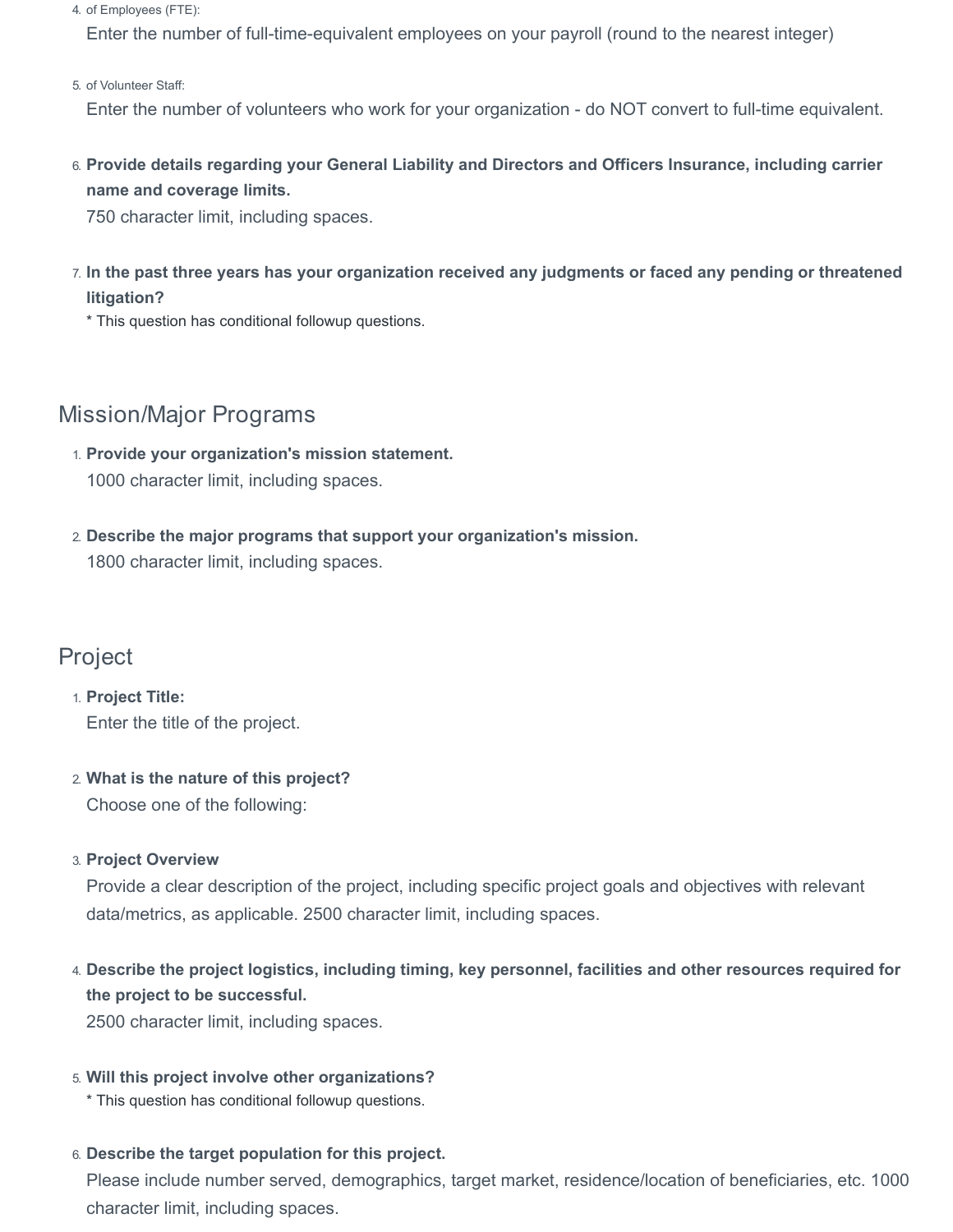7. **Describe the unmet needs of the target population and how your project will address those needs.** Include specific data, solid research or agency experience, if available. 2500 character limit, including spaces.

#### 8. **Where will activities for this project take place?**

Describe the venue/location/facility and specific Westchester location(s). 500 character limit, including spaces.

- 9. **What percent of the people to be served by this project are Westchester residents? Explain as necessary.** Enter number (eg "80%") and optional description
- 10. **How will this project transform your organization and the target population?** 1000 character limit, including spaces.
- 11. **What is your plan for sustaining this project after the funding from Impact100 is over?** 1000 character limit, including spaces.

## Project- Add'l Questions for Full Proposal

- 1. **Provide brief bios or qualifications of key staff responsible for project implementation.** 2000 character limit, including spaces.
- 2. **When do you expect the project to start?**

If the project for which you are requesting Impact100 funds is part of a larger project, please indicate when the specific Impact100 portion of the project will start. Enter date in mm/dd/yyyy format.

3. **Provide the timeline of when you will need the Impact100 funds.**

Describe the anticipated timing (e.g. 50% August 2020, 50% November 2020, project expected to be complete by 11/30/2020). 1000 character limit, including spaces.

4. **What SPECIFIC outcomes, milestones, and/or benchmarks will you use to evaluate the success of this project?**

Please include quantifiable metrics or targets. 2000 character limit, including spaces.

- 5. **What methods or systems will you use to track these outcomes, milestones and/or benchmarks?** 1500 character limit, including spaces.
- 6. **Are there any critical permits, approvals or deliverables by third parties required for the project to be successful?**

\* This question has conditional followup questions.

7. **Describe your contingency plans for cost overruns and any other potential hurdles which might impact project feasibility and implementation.**

1800 character limit, including spaces.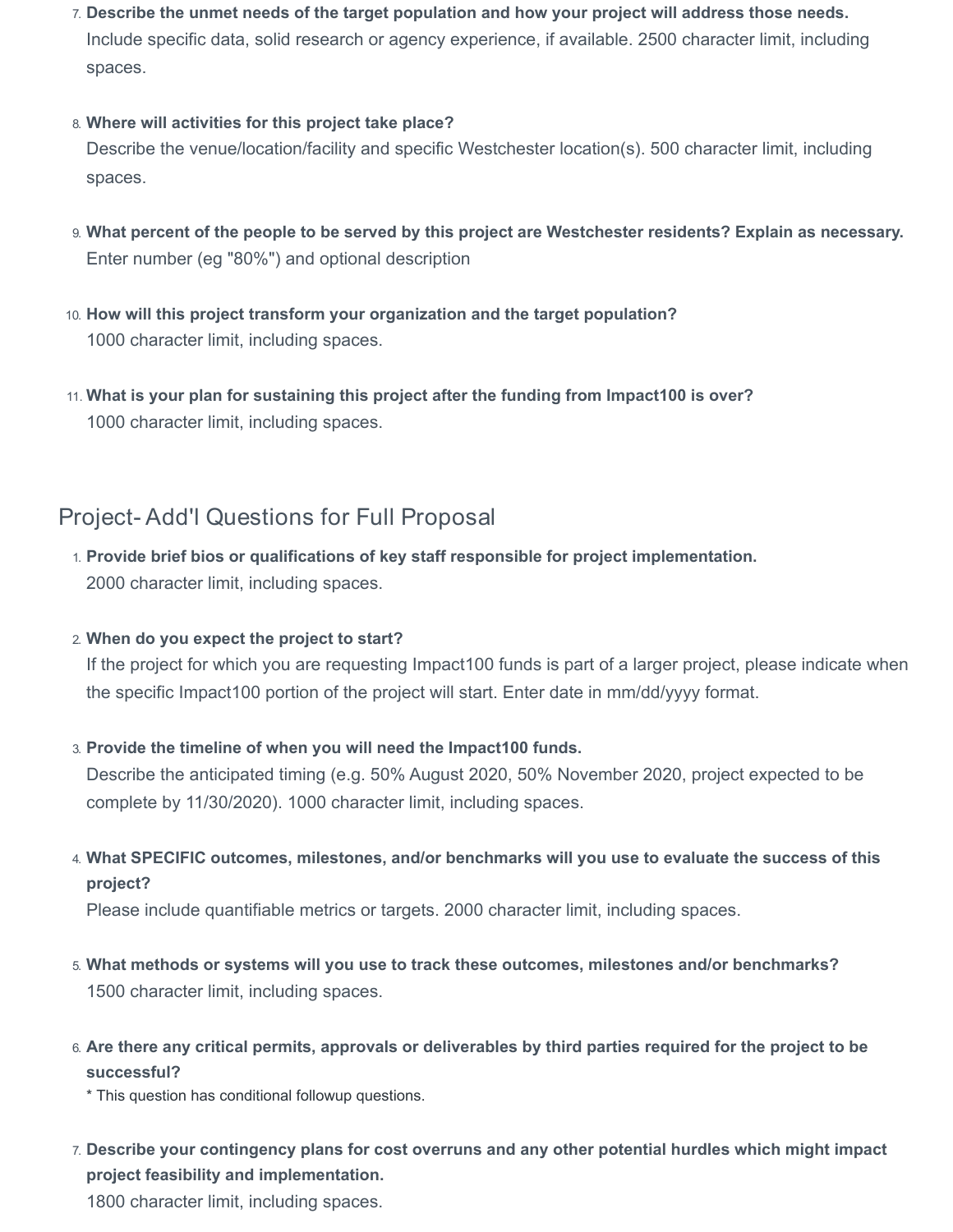8. **Describe any ongoing additional expenses, as a result of this project, and how you will fund them going forward.**

In answering this section, please consider each of the sections in your Project Budget; e.g. will there be any additional staffing, operating, technology, maintenance or insurance costs in the future as a result of this project? If none, state N/A. 500 character limit, including spaces

9. **Has your Project Budget Worksheet been adjusted or amended in any way since its submission with your Letter of Inquiry?**

\* This question has conditional followup questions.

10. **Does your project involve renovation or construction of a facility that you do not own?**

\* This question has conditional followup questions.

### 11. **Additional Information: Text (OPTIONAL)**

If you have any addition information that you would like to include in your application, please provide text below (2000 character limit, including spaces), or upload documents (such as plans or photos relevant to your project) in the following question.

### 12. **Additional Information: PDF (OPTIONAL)**

If you would like to submit any plans, photos, or other documents that are relevant to your project, please upload them as a single PDF file (note: 10 MB size limit).

#### 13. **Additional Info: Requested**

If you have been specifically asked by Impact100 Westchester to provide additional information or documentation, either during the Letter of Inquiry stage or in connection with your invitation to submit a Full Proposal, and if this information has not already been included in this Full Proposal, please upload as a single PDF (note: 10 MB size limit).

## Project Budget

- 1. **Upload your completed Project Budget Worksheet ("PBW").** Your file should be uploaded in Excel format and the filename should match the name of your organization.
- 2. **Is the total cost of your project greater than the Impact100 Westchester Grant Award amount?**
	- \* This question has conditional followup questions.
- 3. **PBW cell D19: Facilities Construction / Renovation**

Enter the amount as a whole number without commas.

\* This question has conditional followup questions.

#### 4. **PBW cell D20: Supplies / Services**

Enter the amount as a whole number without commas.

5. **PBW cell D21: Transportation**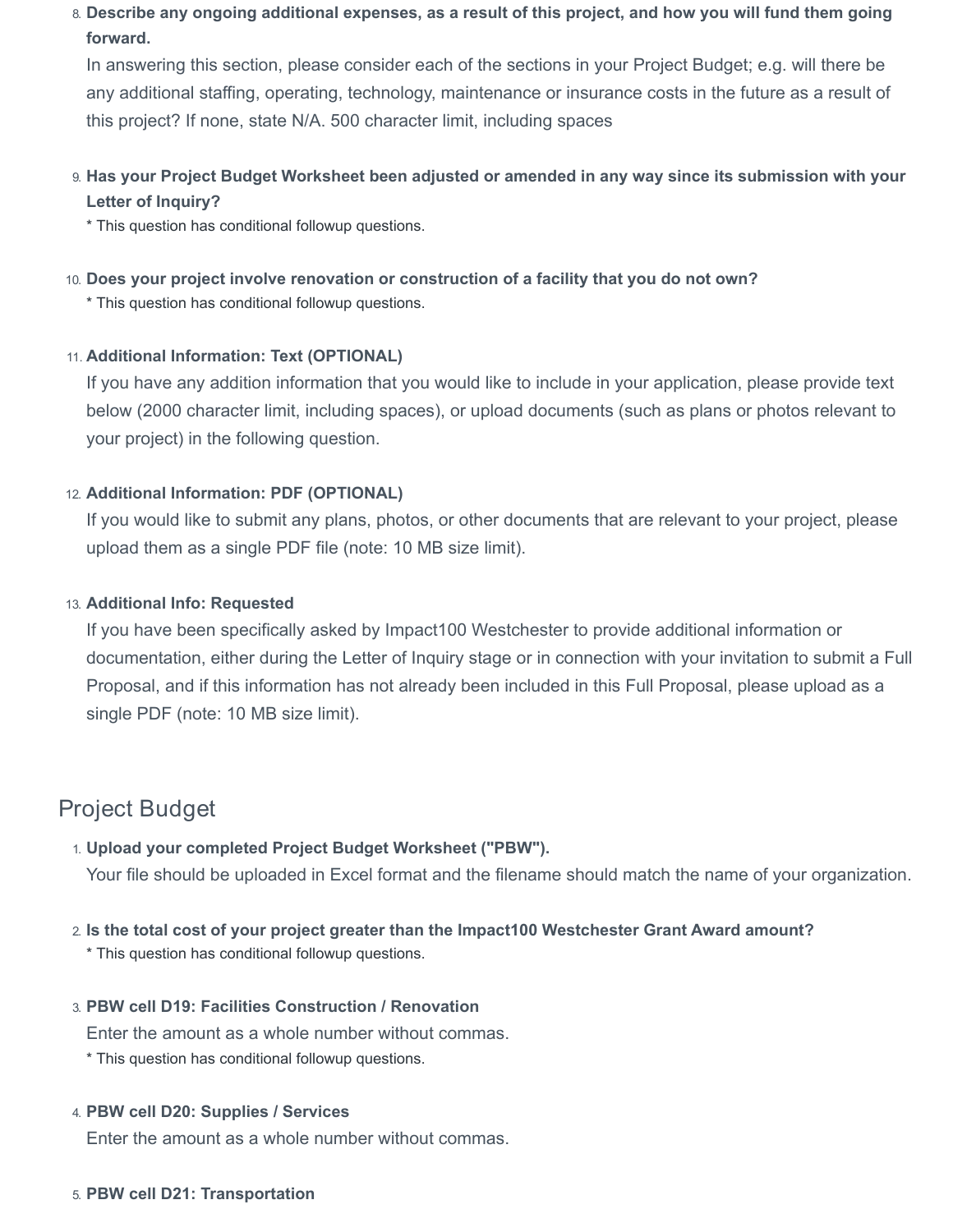Enter the amount as a whole number without commas.

#### 6. **PBW cell D22: Technology**

Enter the amount as a whole number without commas.

#### 7. **PBW cell D23: Incremental Staff Expenditures**

Enter the amount as a whole number without commas.

#### 8. **PBW cell D24: Existing Staff Expenditures**

Enter the amount as a whole number without commas. \* This question has conditional followup questions.

#### 9. **PBW cell D25: Organizational Overhead**

Enter the amount as a whole number without commas.

#### 10. **PBW cell D26: Other**

Enter the amount as a whole number without commas.

# Financial Documents- Letter of Inquiry

#### 1. **Is your AUDITED or REVIEWED financial statement for fiscal 2019 available?**

Note: this question refers to the full financial statement, including independent accountant's opinion, for the year ended during calendar 2019 (eg year ended 6/30/19 or 12/31/19)

\* This question has conditional followup questions.

#### 2. **Upload your most recently filed IRS Form 990 together with all supporting schedules.**

Note: SlideRoom has a 10 MB size limit for PDFs; you may need to compress your file before uploading; see Grant FAQs under Apply for a Grant on our website for further information.

#### 3. **What is the Name of the Organization per the uploaded Form 990?**

#### 4. **Does this name exactly match the name of the grant applicant?**

Please refer to Question1 in the Organization section of this application.

\* This question has conditional followup questions.

# 5. **What is the Year End Date noted at the top of the uploaded Form 990?**

Box A at the top of the Form 990 (mm/dd/yyyy)

- \* This question has conditional followup questions.
- 6. **Enter the "Total Revenue for the Current Year", according to the uploaded Form 990 Part 1 Line 12:**

Enter the amount as a whole number without commas.

\* This question has conditional followup questions.

7. **Upload your current annual Operating Budget (for the fiscal year ending during 2020). Please include yearto-date actuals.**